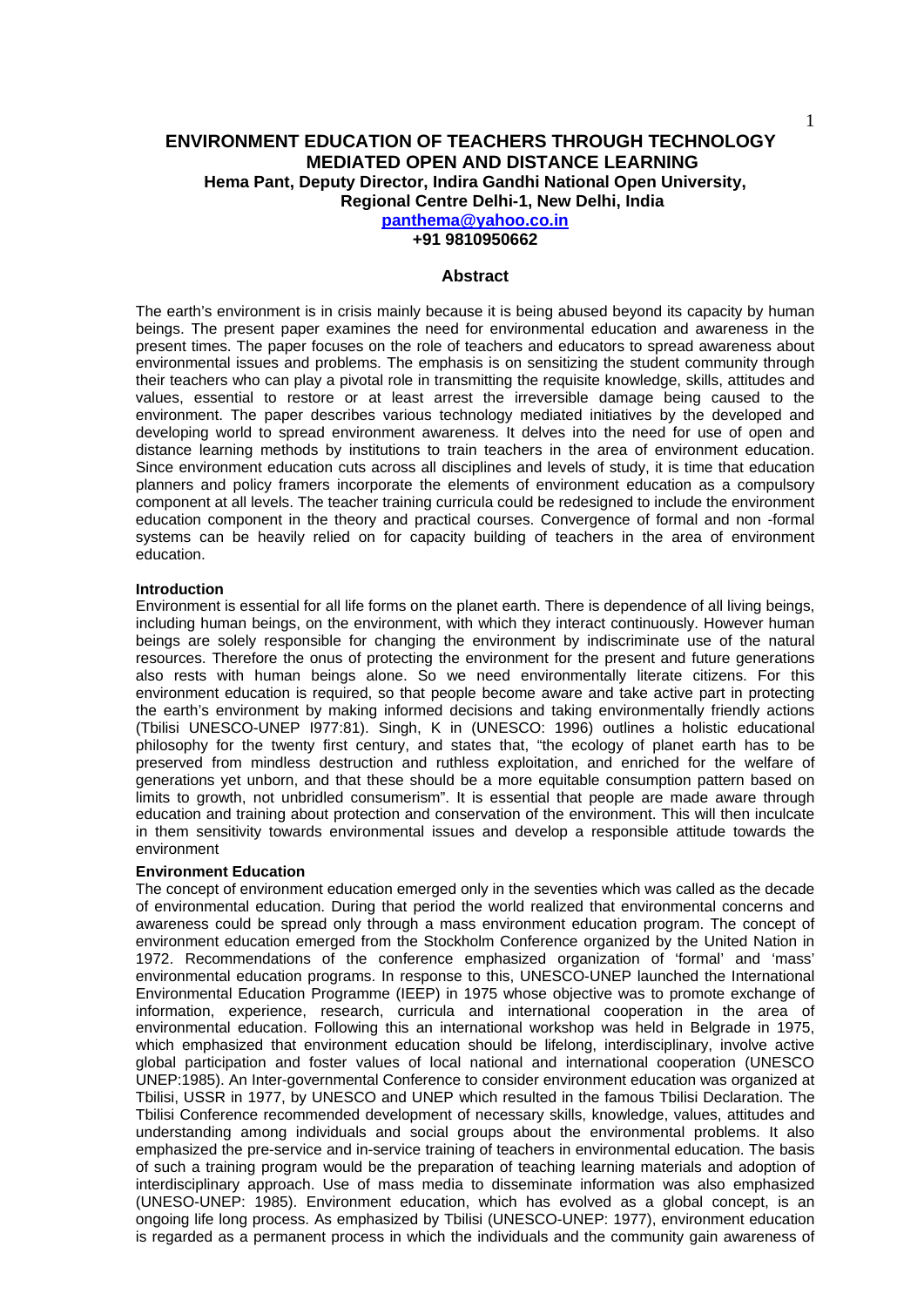their environment and acquire the knowledge, values, skills experiences and also the determination to act individually and collectively to solve present and future environmental problems. Educating the people at large about environment and its components would develop critical thinking analytical and problem solving skills in them. It would develop knowledge and insights to improve quality of human life on earth.

## **Technology Mediated Environment Education of Teachers**

Teacher's can play a pivotal role in transmitting knowledge and creating awareness about the environment and help to tackle the local and global environmental issues. The teacher's community should be motivated and committed to the cause of realizing the goals of environment education and should take initiatives in designing the program of environment education. However for teachers to succeed in their enterprise and endeavor for spreading environmental awareness, it is important that the educational institutions should provide conditions conducive for it. It is essential that teachers should be properly trained themselves on environment concepts and skills to impart training to learners. Teachers should be well equipped with the knowledge method and teaching learning, material to inculcate the right understanding of and attitude towards environment in the learners. To create a workforce and community of environmentally aware and concerned citizens, technology can play a vital role.

Distance education has emerged as a non-formal, learner-centric, cost effective, alternative method of teaching-learning, across the world. The instructional gap is bridged between the teacher and learner who are removed from direct, immediate, face to face contact. Distance education employs a multimedia approach to instruction which involves a judicious blend of print and non-print media. Research studies reveal that technology has a positive impact on the teaching learning system and this has brought about a more positive attitudinal change among learners. Teaching has become more dynamic and both students and teachers have become equally enthused. In this context, open and distance learning can be used for promoting environmental education (Pant,H.,2005).

. It is pertinent to examine some technology mediated initiatives undertaken worldwide to spread environmental education.

- 1. The Green Communities program, through a 5 step planning process provides tool and information to help itself better. (http://www.epa.gov/greenkit/inro1.htm)
- 2. Centre for Environmental Conservation and Education online. The CE/CE was founded in 1988, with funding from Tennessee Valley Authority Environmental Energy Education Programme. In 2001 the CE/CE began the transition to an online curricular resource centre which came to fruition in 2003 with the addition of Mathematics Education (CESME). Two most significant activities of CE/CE online continue to be curricular materials prepared for teachers by either/both the CE/CE and CESME and virtual field trips for students and teachers featuring waterfowl. Waterfowl field trips are conducted by taking the students to the site and students can also view them online on the internet, which, contains photographs and links to reference material.(http://www.utm.edu/departments/cece/index.php)
- 3. Ontario schools is an environmental education program that addresses how the schools are run and what students learn. It has been designed collaboratively by school boards to incorporate environment education as environmentally responsible action into the school setting. Student success- in both academics and positive contribution to society is the focus of Ontario Eco Schools. The program aims to influence young people during the formative period of their lives, and affect an exponential impact as children take a culture of conservation home with them (http://www.yorku.ca/ecoschl/)
- 3. A study investigated how online communication among youth teams form two countries contributed to achievement of environment education. They learned about environment in another country and developed skills to present local environmental information. Results of this study indicated that computer mediated international exchanges when combined with local hands on investigation and other activities, may contribute to youth understanding of their own and foreign social and ecological communities. Many education programs connect youth from across the globe via the internet to help them explore and share knowledge about, science, environment, health and other issues. These programs are iEarn, young minds and Global virtual school for Sustainable Development. Some of these goals teach youth about science, develop their computer skills and engage them in cross-cultural collaborations and local actions. [Kudrajavtsev, A., Krasny, M, Jahi, S., Doroshenko, M, Usova, N.,2006)
- 4. A strategy has been proposed for Reorienting Higher Education for Sustainable Development, so that the gap between theory and practice, ideals and reality is closed. The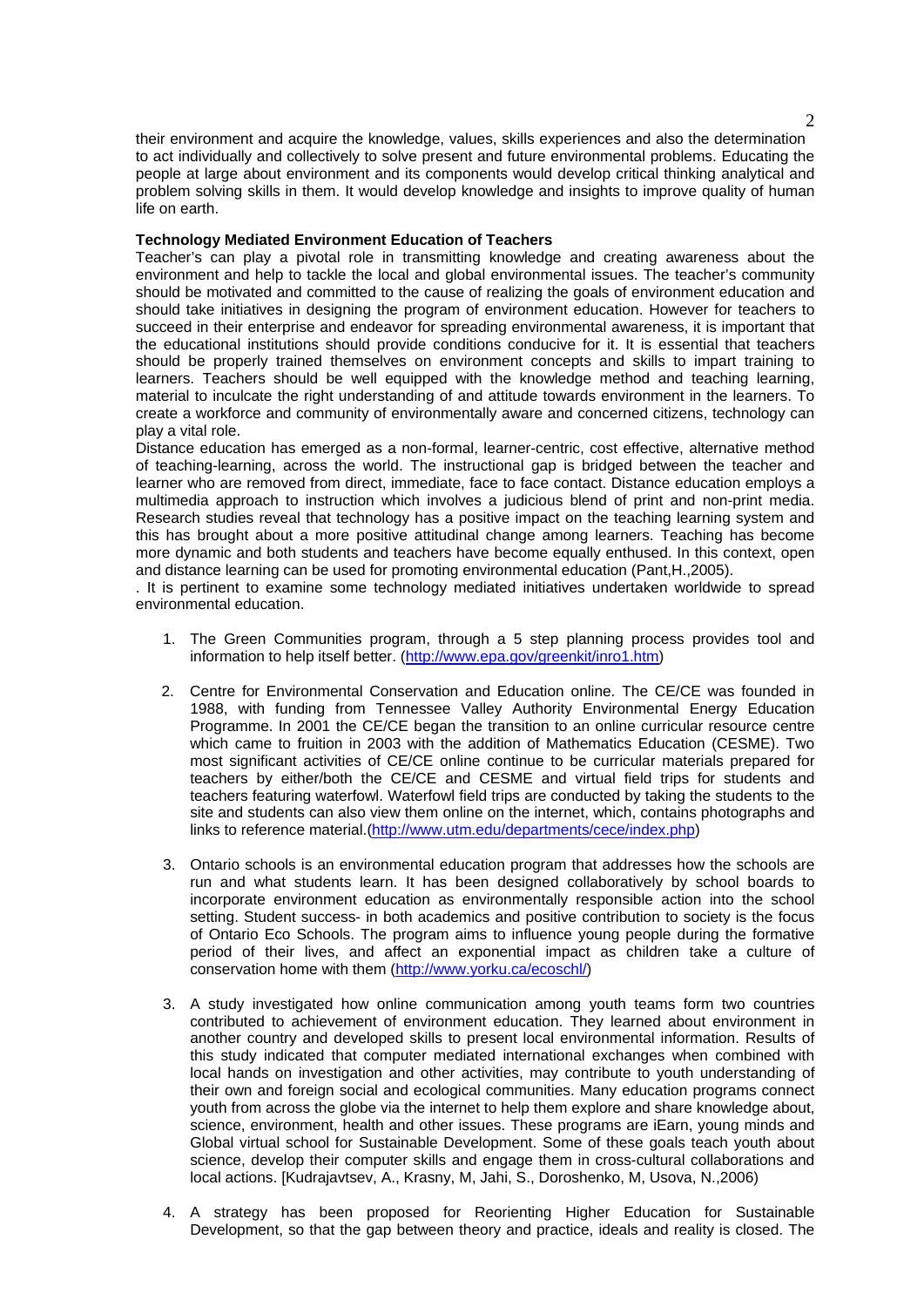young people should be sensitized to the complexities and interrelated nature of environmental issues and the multifaceted relations between environment and sustainable human development. The above report recommended among other things creation of a "University Platform for a sustainable future" to enhance synergy in knowledge, thought and actions of all organizations of higher education, creation of an "Electronic Network" by establishing major websites including electronic discussion list to facilitate the active exchange of ideas and information with regard to sustainable human development (Ginkel, H.V., 1998).

- 5. Long worth, N (http://www.stil.dost.gov.ph/astinfo/ASTWEB/3rd98/feature2.htm/) has cited the importance of information technology for environment education by using open and distance learning methodology for mass environment education and other versatile uses of information and communication technology especially computers through Networking. Access to Database, and Hypermedia. Long worth has given the example of "water program" developed at Southampton's I.T.CERES Centre using hypermedia.
- 6. Youth Can Med is a youth communicating and networking project for introducing sustainable development into Lebanese schools. The project provides a platform for exchange of ideas between environmentally active youth, who can make an impact in their own communities. Youth can Med has developed learning methods for environment education. Youth can Med organized a conference using video conferencing technology, to discuss environmental issues with participants from other countries like Youth Can New York, Morocco and India. (Dot-Comments, 2007)
- 7. World School Network now called Eco plus considers recent advances in information and communication technology and their potential for environment education particularly for school children. It provides a platform to school children via the internet where they can exchange their views and gain environment related information from all over the world (Nomura, K., 2004)

# **Environment Education Initiatives in India: Role of Technology**

In India also environmental studies were introduced in the seventies. The National Council of Educational Research and Training outlined the concept of environment education in different publications in 1975, example, "Curricula for the Ten Year School: A Framework". These documents emphasized that child's learning experiences should be derived from the disciplines of sciences in general and biology in particular. As a result of these recommendations, Environmental studies (or EVS) was introduced, by integrating the science and social science curricula. Environmental studies is used as an interdisciplinary subject in the initial years of schooling. At later levels, it narrows down to the conventional disciplines. (Kumar, A, 1986). University Grants Commission, India organized a National Seminar on 'Environmental Education through Universities" in 1984. The outcome of the seminar was that in spite of all members recognizing the importance of Environment Education, only few were clear on measures to be adopted for the same. Few have any idea or experience as to how environment education can be successfully taught (Khoshoo,T.N:1991) However courses on environmental sciences have been developed at the under graduate and post graduate levels in many universities across the country like Jawahar Lal Nehru University, University of Pune etc.(Kumar,A.,1986). UGC has developed a six months compulsory core module course in Environmental Studies, which is integrated into the teaching programs of all undergraduate courses. The course comprises 50 lectures, of which 45 lectures are done in the class room and 5 lectures are covered through field activities. The course material is provided by UGC for both classroom and field activities. Evaluation is through exams conducted at the end of the semester and is worth 100 marks, of which 25 marks are for field work (UGC, 2003).The Indira Gandhi National Open University has also launched awareness level courses of study in environment and also a Post Graduate Diploma in Environment and Sustainable Development.

However since Environment Education cuts across all disciplines of study, Malebye (2005) states that," a program for Environment Education which draws on the curriculum will give learners the

3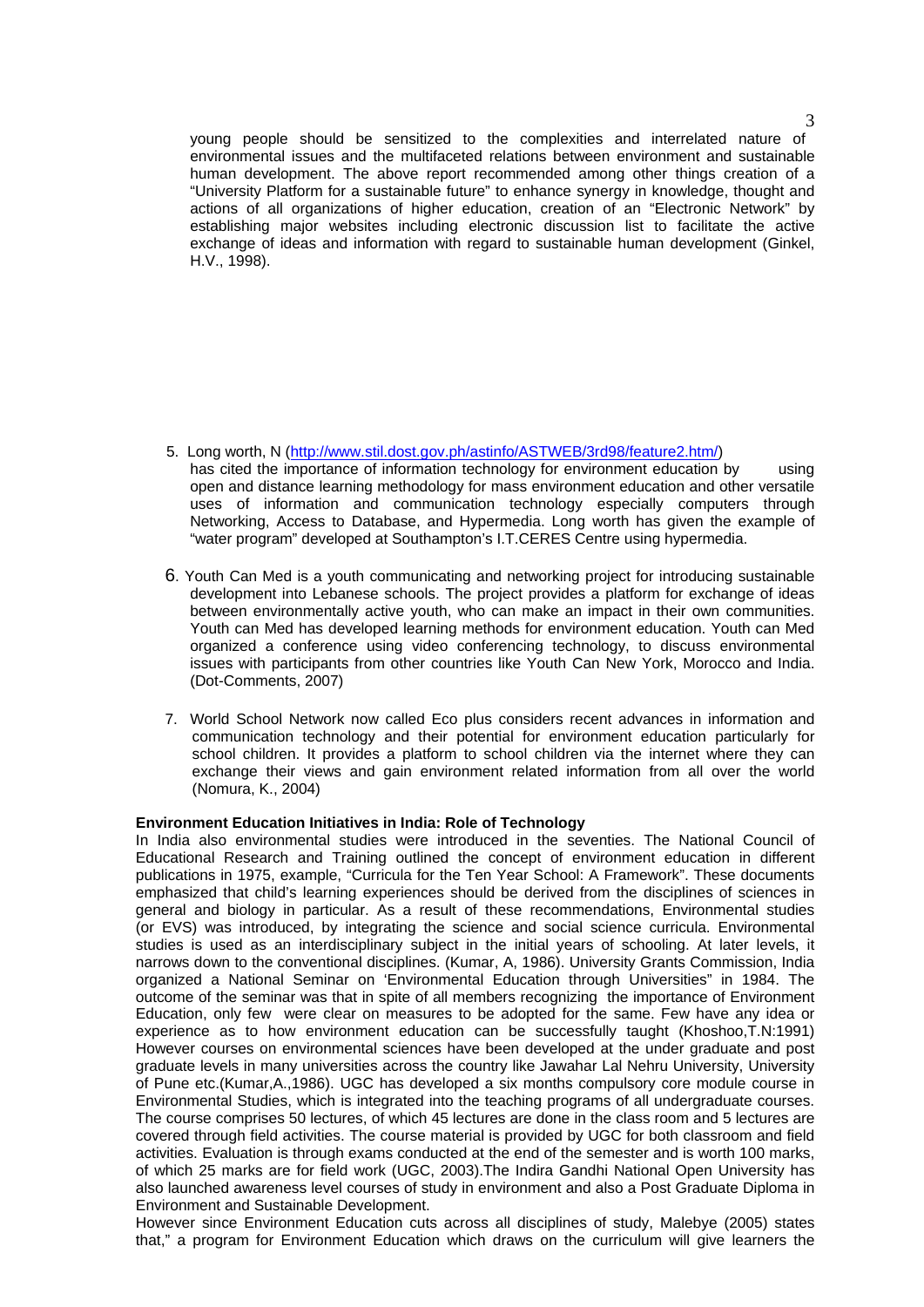opportunity to consider environmental issues form the physical, geographical, biological, sociological, economical, political, technological, aesthetical, ethical and spiritual perspective". Hence all subjects can help to develop insights for understanding the human behavior and its impact on the environment.

In a developing country like India, there is need for capacity building of teachers, in environment education, both through pre-service and in-service teacher training programs. However the in-service teacher training program has to face the challenges of lack of time, resources and relevance of training programs to the needs and work situations.

One such initiative is 'Green Teacher' a distance education course in Environment Education, for practicing teachers launched by Centre for Environment Education, Ahmedabad, India in collaboration with the Commonwealth of Learning (COL), Canada in 2005. It is a one year diploma program for teachers and educators. Initially the course was offered through the print medium, compiled in four modules, supported by field assignments and contact classes, Now the program is also being offered both on-line and off-line with a suitable Learning Management

System (Jain,S.,Gaonkar,M.,2007). The Green Teacher program was an outcome of India's National Policy of Education (1986) and the Supreme Court ruling of 2003 that environment education should be a compulsory curricular component at all levels of education, starting 2004-2005.The Green teacher program develops the necessary knowledge, skills and ideas pertaining to environment in the practicing teachers which is novel initiative taking into consideration their constraints at the workplace (Daniel, J. 2007).

The Centre for Science and Environment, New Delhi, India has launched a Green Schools Programme in which 'survey' of the school done by a school on its environmental practices called as environmental auditing. The students form teams and explore the status of water, energy, land, air and waste in the school. The teacher is a facilitator and organizes activities on the basis of a handbook called the Green Schools Programme Manual. The Environment Education Unit (EEU) of the centre conducts a two-day training program for teachers, educators, development workers and people interested in environment education. The training includes interactive sessions, film presentations and several modules on how they can implement the environment programs in their schools. A Green Educators Network has been launched which has the vision of bringing together environment educators across the world to create a forum to share and discuss various aspects of environment education. It also releases 'Down to Earth' a weekly dispatch of feature articles in English and Hindi languages (source: http://www.cseindia.org/)

### **Conclusion**

From the above discussion the following suggestions emerge :

a) The problem of environment abuse is a serious one and needs to be addressed at the local ,national and international levels .To achieve a good quality of life on earth for all living beings ,it is essential to spread awareness about and educate humankind in sustainable development and environmental problems.

b)It is agreed, that teachers are potential change agents and are capable of generating a workforce of enlightened, skilled and motivated learners. They can empower the citizens with the ability attitude and values to protect the environment using formal and non formal channels of education. It is essential that teachers themselves need to be trained and equipped with the requisite knowledge skills and values to effect such a change.

c) Universities and schools have to play an important role to translate the objectives and recommendations of the various commissions and committees into practice for achieving environmental literacy and awareness among learners (Kumar,A.,1986).

d) Technological interventions and mass media should be employed to create environmental awareness among the teaching community. A convergence of the conventional and open and distance learning systems should be employed to meet this challenge.

e) There is a need to train teachers in additional competencies regarding environment education(UNESCO-1985).The teacher training curricula should integrate environment education with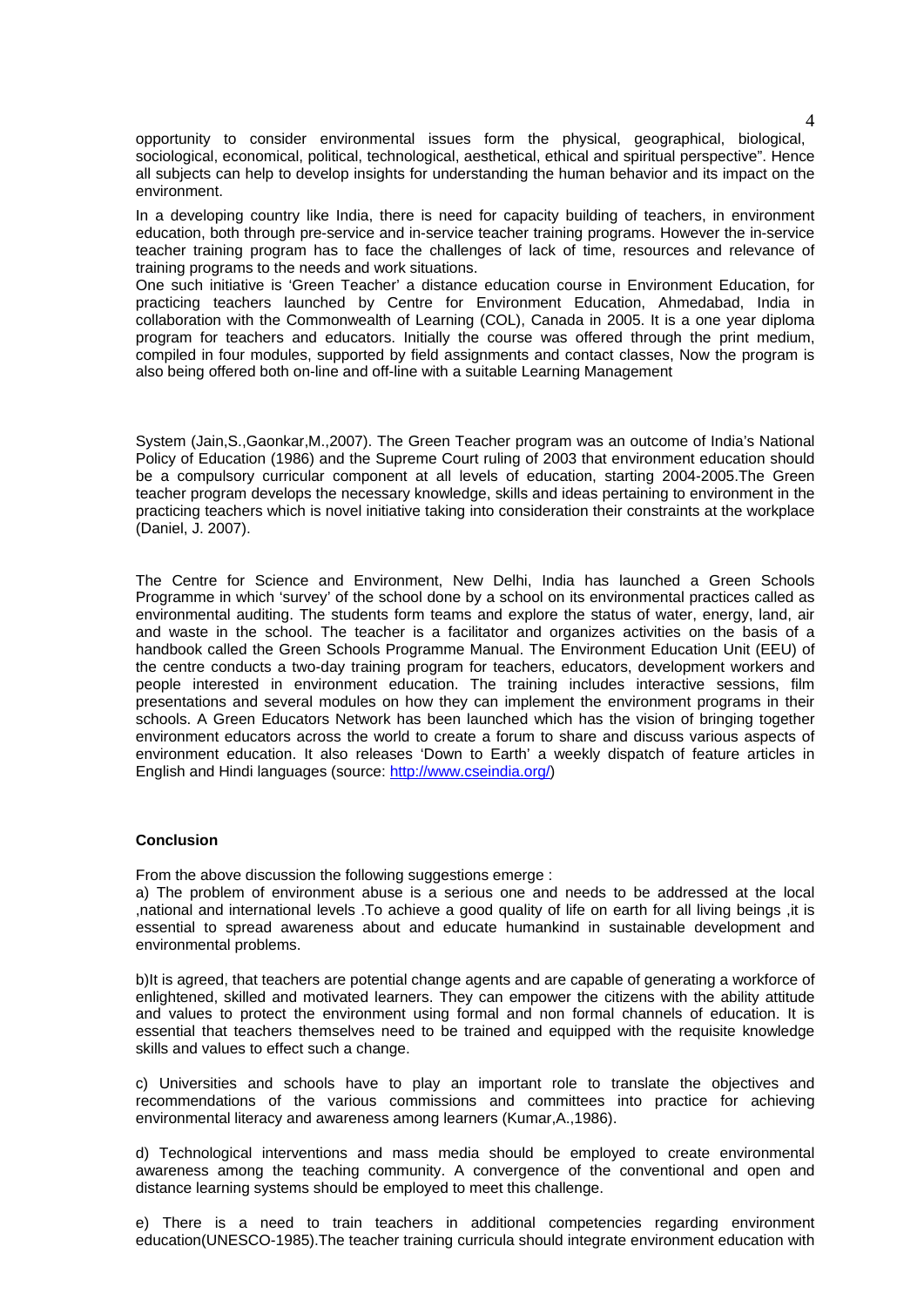the methodology component of all disciplines, since environment is a part of all areas of study .Instead of burdening the existing teacher training curriculum with an extra subject on Environment Education ,some weight age could be assigned in the practical component of the content -cummethodology courses of all disciplines, for environment education. Appropriate training strategies need to be devised considering the constraints in which the teacher training system operates especially in developing countries.

f) Non formal channels of education like t. v., radio, press and satellite technology can be effectively utilized for capacity building of environment educators.

g)Online courses on environment education with a thrust on the practical ,skill and value development aspect could be developed for the teachers ,educators administrators, development workers or any person interested to become knowledgeable and aware of environmental issues, on the lines of Green Teacher Programme of the Centre for Environment Education , Ahmedabad, India (http://www.ceeindia.org/cee/index.html/).

h) User friendly, multi-media courseware on environment problems and awareness can be prepared, particularly for the rural -agro based communities in India .For example L 3 module for farmers developed by COL, Canada (Daniel,J.,2007). Similar programs for the rural folk related to their occupation like, forest, fisheries, plantation workers etc. could be developed.

i) Collaborative ventures could be created between the teachers and community through the agencies of schools, colleges, universities and other institutions. Such collaborations could include campaigns on environment awareness, tree plantations, waste management or also in developing instructional materials. An example is the" Green School "campaign of Centre for Science and Environment, India(http://www.cseindia.org/).

j) Electronic and computer networks could be employed to connect globally and acquire information and expertise on latest developments in the area of environment education and training.

Hence technology mediated learning can play a major role in dissemination of knowledge, skills and values regarding environment, among teachers and through them to our future generations.

5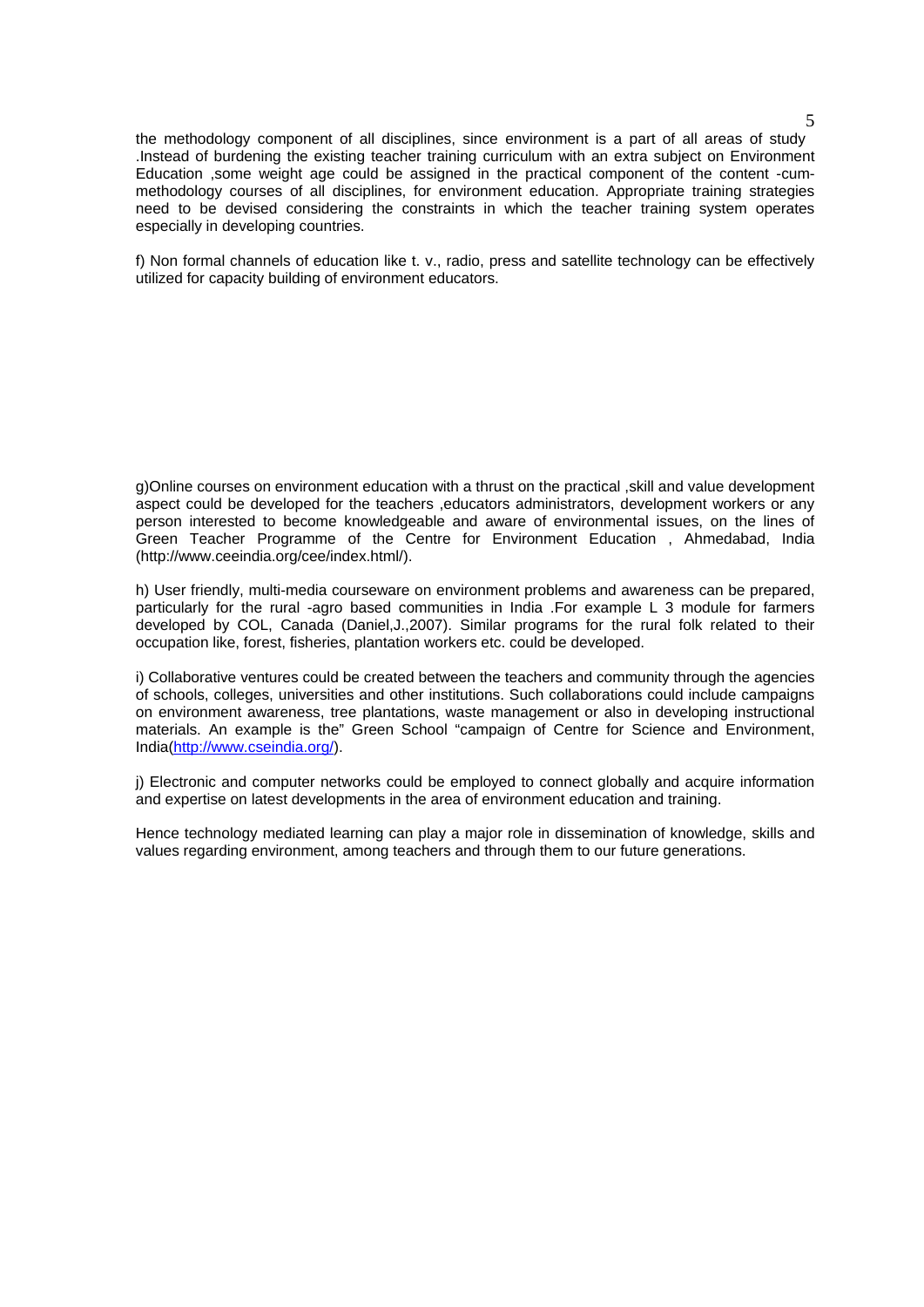### **REFERENCES**

- 1. Daniel,J.(2007),Education for Sustainable Development: Reaching the Masses, Fourth International Conference on Environmental Education, Ahmedabad, India.
- 2. Donella, H.M.(1989),Harvesting One hundredfold Key concepts and Case Studies in Environmental Education, United Nation Environment Programme, 50
- 3. DOT-Comments(2007), Using ICT for Environmental Education and Youth Empowerment in Lebanon, Issue 17
- 4. Ginkel, van.H.(1998),Preparing for a Sustainable Future: Higher Education and Sustainable Human Development, U.N. University, Tokyo.
- 5. Jain, S. and Gaonkar, M.(2007), ICT Enabled In-Service Teacher Training in Environmental Education online ,digital Learning, June Issue.
- 6. Khoshoo,T.N.(1991),Environmental Concerns and Strategies, Ashish Publishing House, New Delhi, India
- 7. Kudryavtsev,A.,Krasny,M.Jahi,S.,Doroshenko,M.,Usova,N.(2006), Communication Across Continents: Integrating Local and Global Understanding in Environment and Sustainable Development,Connect,UNESCO Newsletter,1-5.
- 8. Kumar A.(1986), Educating in Environment, Patriot, 19<sup>th</sup> Jan. Environment Education in the Media Approaches /Policy, compiled by the Environment Science Group, World Wildlife Fund India and DST, Government of India.7-10
- 9. Long worth, N. Wiring Environmental Education, Journal of International Association of Universities.(http://www.stil.dost.gov.ph/astinfo/ASTWEB/3rd98/feature2.htm/
- 10. Malebye, V.E. (2005) Learner's Understanding of the Impact of Air Pollution on the environment in Rural Communities, M. Ed., Dissertation, University of Pretoria.
- 11. Nomura, K.(2004) Utilization of IT/ICT for Environmental Education: World School Network (http://www.wschool.net/)
- 12. Pant, H. (2005), Attitude of Distance Learners Towards Multimedia Approach to Instruction, AAOU Journal, I (1), 65-72
- 13. Singh, K.(1996) Education for the Global Society, Learning the Treasure Within, UNESCO, 225-227
- 14. Tbilisi UNESCO-UNEP (1977). First Intergovernmental Conference of Environmental Education, Final Report, USSR.
- 15. UGC (2003) Six Months Module Syllabus for Environmental Studies for Under Graduate Courses, UGC, New Delhi, India.